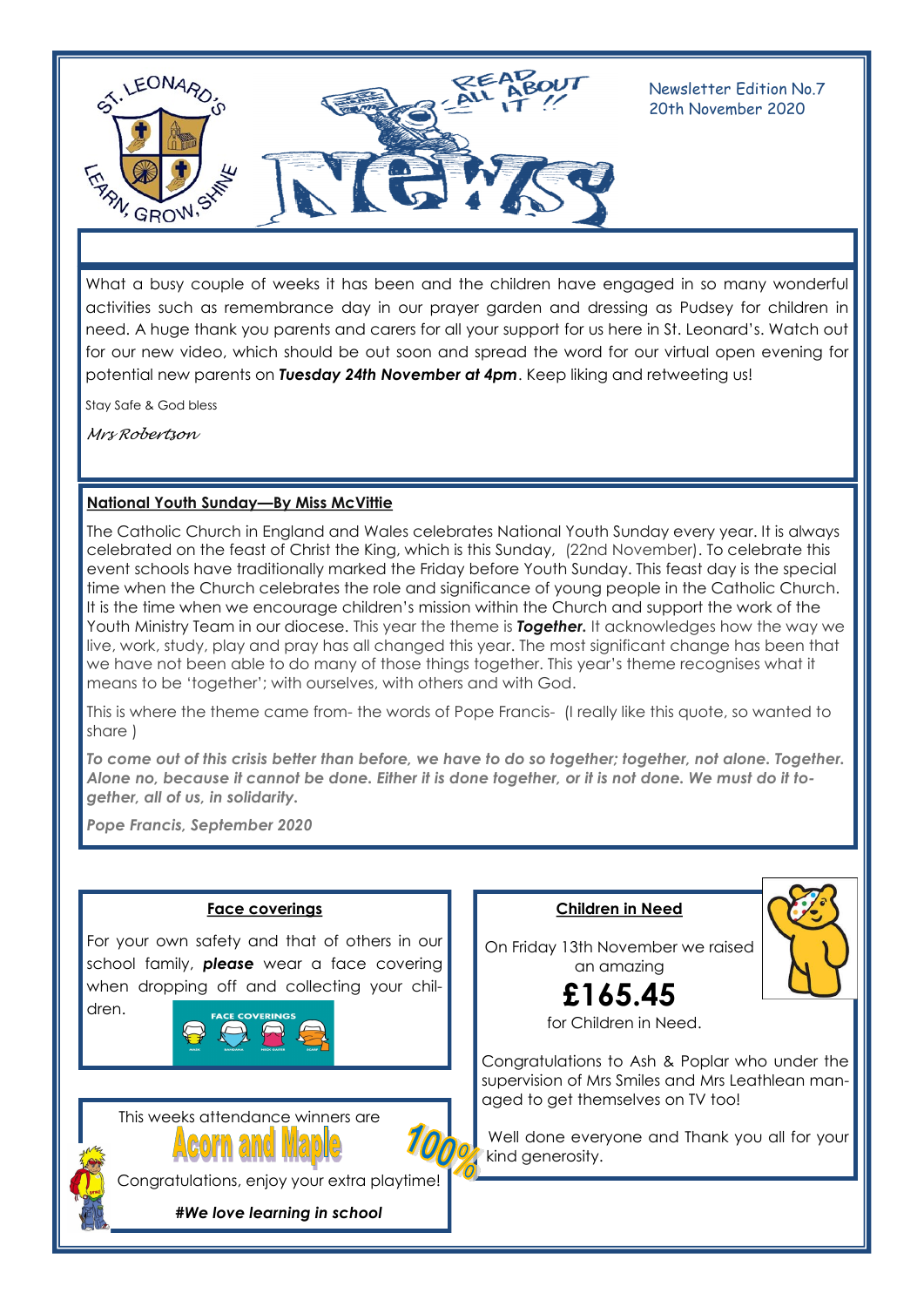## **School leavers**

At the end of November, three members of our family will be leaving the school. Mrs Heath, Mrs Bulmer and Mrs Parkin's last day will be Monday 30th November. All three ladies have been with the school for many years and I'm sure that you will join the governors, staff, children and myself in wishing them all the very best of luck as they move onto new and exciting adventures.

Mrs Heath has worked in the school since 1998 mainly in Early Years. Her kind and friendly manner have always been a comfort to those children starting their school life here at St. Leonard's. We wish her all the very best as she moves onto new adventures.

Mrs Bulmer has been with the school since 2001 and has contributed to all aspects of school life throughout her career here, working with children and teachers across the whole school. We all wish her well in the future.

Mrs Parkin, as a lunchtime supervisor as well as an HLTA has been at the school since 2008, She has supported children across the school in their education as well as their play at lunchtime. We all wish her good luck in her future.

We are collecting donations as a school for a present to say thank you to these ladies who have been with the school for so long and if you would like to contribute please contact the school office.

## *Remembrance Day*

All the children within their bubbles engaged in a variety of activities for remembrance day, including the 2 minute silence and visiting our school prayer garden to remember all those in the armed forces who keep us safe and our country free.





#### *Anti Bullying Week*

Well done everyone for taking part in activities to raise awareness and understand more fully what bullying actually is. There has been some fantastic work going on around the school this week.

# **Oak Class News—By Miss Winter**

Oak class have become competition mad!

- 1) 'Design a BEAT IT!' we are learning about what makes us ill and how our bodies can fight back, so we are writing hip hop songs all about this. (competition in conjunction with Seriously Beat it!, Sunderland and WAAW (World antimicrobial awareness week)
- 2) We have received our resources to begin our MOBIE designs for a home in Sunderland. We have already had an online session with George Clark and are now thinking about how to design and build new sustainable, eco-friendly houses in our area.

#### **School video**

Last week we had visitors who are creating a new school promotional video for St. Leonard's. We are hoping that it will be available soon, so look out for it on twitter and the school website.



#### **School brochure**

We have also been working on a new school brochure which should be ready next week. Look out for it on the school website.